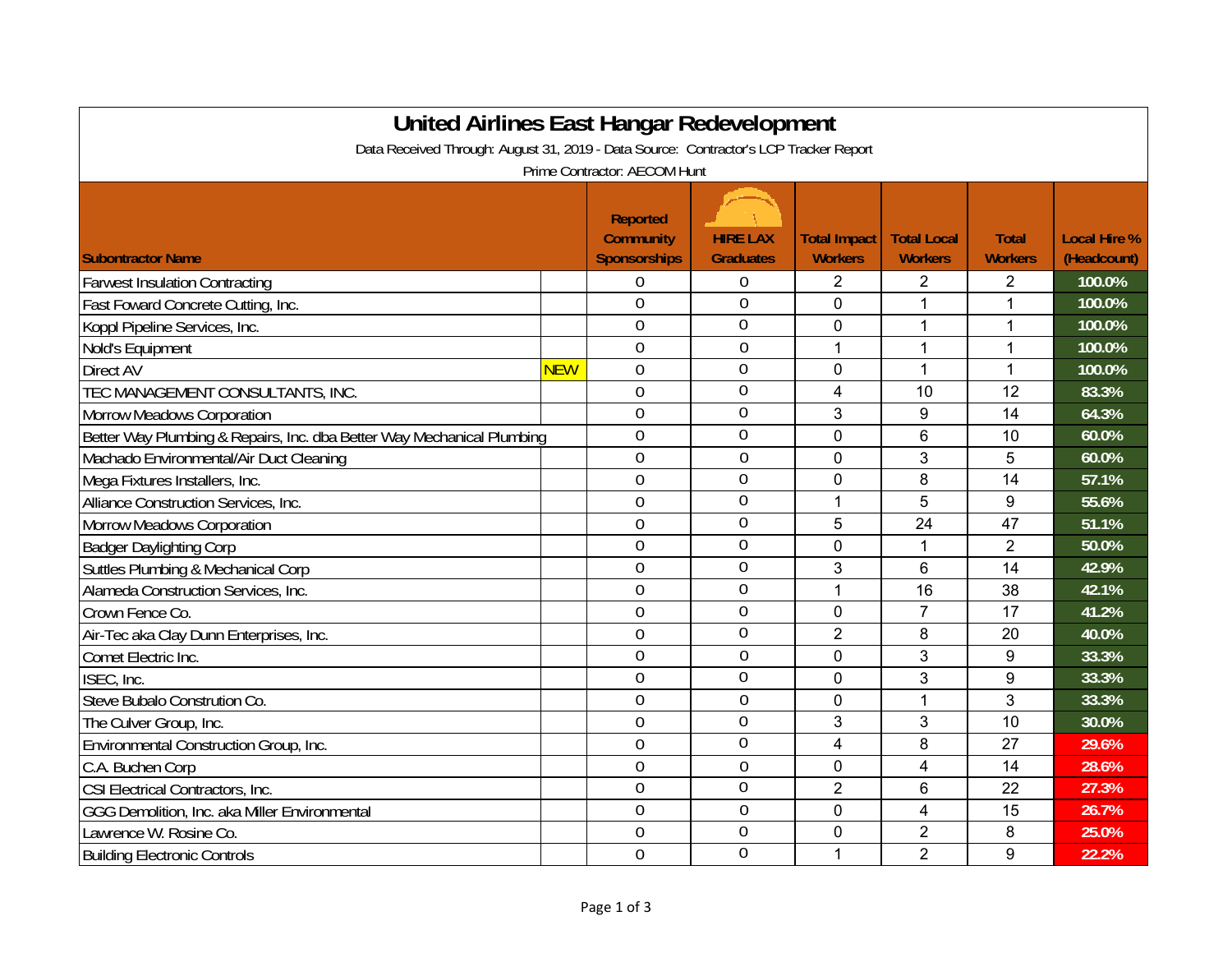| <b>United Airlines East Hangar Redevelopment</b><br>Data Received Through: August 31, 2019 - Data Source: Contractor's LCP Tracker Report |  |                                                            |                                     |                                       |                                      |                                |                                    |  |
|-------------------------------------------------------------------------------------------------------------------------------------------|--|------------------------------------------------------------|-------------------------------------|---------------------------------------|--------------------------------------|--------------------------------|------------------------------------|--|
| Prime Contractor: AECOM Hunt                                                                                                              |  |                                                            |                                     |                                       |                                      |                                |                                    |  |
| <b>Subontractor Name</b>                                                                                                                  |  | <b>Reported</b><br><b>Community</b><br><b>Sponsorships</b> | <b>HIRE LAX</b><br><b>Graduates</b> | <b>Total Impact</b><br><b>Workers</b> | <b>Total Local</b><br><b>Workers</b> | <b>Total</b><br><b>Workers</b> | <b>Local Hire %</b><br>(Headcount) |  |
| ABC Resources, Inc.                                                                                                                       |  | $\mathbf 0$                                                | $\boldsymbol{0}$                    | 0                                     | $\overline{2}$                       | 10                             | 20.0%                              |  |
| Penhall Company                                                                                                                           |  | $\overline{0}$                                             | $\mathbf 0$                         | $\mathbf{1}$                          | $\mathbf{1}$                         | 5                              | 20.0%                              |  |
| Quick Deck Inc                                                                                                                            |  | $\mathbf 0$                                                | $\mathbf 0$                         | 0                                     | 1                                    | 5                              | 20.0%                              |  |
| Hector Marroquin dba Hectors Roofing                                                                                                      |  | $\overline{0}$                                             | $\mathbf 0$                         | $\overline{0}$                        | $\overline{2}$                       | 10                             | 20.0%                              |  |
| <b>ACCO Engineered Systems</b>                                                                                                            |  | $\mathbf 0$                                                | $\overline{0}$                      | 0                                     | 4                                    | 23                             | 17.4%                              |  |
| Diversified Production Services, Inc.                                                                                                     |  | $\overline{0}$                                             | $\overline{0}$                      | 1                                     | $\overline{7}$                       | 45                             | 15.6%                              |  |
| <b>MSL Electric</b>                                                                                                                       |  | $\overline{0}$                                             | $\mathbf 0$                         | $\mathbf{1}$                          | $\mathbf{1}$                         | $\overline{7}$                 | 14.3%                              |  |
| Matrix Environmental, Inc.                                                                                                                |  | $\mathbf 0$                                                | $\overline{0}$                      | $\overline{0}$                        | $\overline{2}$                       | 15                             | 13.3%                              |  |
| J Colavin & Son, Inc.                                                                                                                     |  | $\overline{0}$                                             | $\mathbf 0$                         | 0                                     | $\mathbf{1}$                         | 8                              | 12.5%                              |  |
| So-Cal Insulation                                                                                                                         |  | $\mathbf 0$                                                | 0                                   | 0                                     | 4                                    | 34                             | 11.8%                              |  |
| <b>Griffith Company</b>                                                                                                                   |  | $\overline{0}$                                             | $\overline{0}$                      | 1                                     | $\mathbf{1}$                         | 11                             | 9.1%                               |  |
| Condon-Johnson & Associates Inc.                                                                                                          |  | $\mathbf 0$                                                | $\mathbf 0$                         | $\overline{0}$                        | $\mathbf{1}$                         | 12                             | 8.3%                               |  |
| C Below Inc                                                                                                                               |  | $\overline{0}$                                             | $\overline{0}$                      | $\overline{0}$                        | 0                                    | 6                              | 0.0%                               |  |
| <b>Connor Concrete Cutting and Coring</b>                                                                                                 |  | $\overline{0}$                                             | $\overline{0}$                      | 0                                     | $\overline{0}$                       | 5                              | 0.0%                               |  |
| <b>Dinamic Modular Construction</b>                                                                                                       |  | $\overline{0}$                                             | $\mathbf 0$                         | 0                                     | 0                                    | $\overline{2}$                 | 0.0%                               |  |
| <b>G&amp;G Door Products</b>                                                                                                              |  | $\overline{0}$                                             | $\mathbf 0$                         | $\overline{0}$                        | 0                                    | $\overline{2}$                 | 0.0%                               |  |
| Ground Penetrating Radar Systems, LLC                                                                                                     |  | $\overline{0}$                                             | $\mathbf 0$                         | $\overline{0}$                        | 0                                    | 1                              | 0.0%                               |  |
| Guida Surveying, Inc.                                                                                                                     |  | $\overline{0}$                                             | $\mathbf 0$                         | $\mathbf 0$                           | $\mathbf 0$                          | 3                              | 0.0%                               |  |
| <b>Hixson Backhoe</b>                                                                                                                     |  | $\overline{0}$                                             | $\mathbf 0$                         | 0                                     | 0                                    | 3                              | 0.0%                               |  |
| Newman Backhoe Service, Inc.                                                                                                              |  | $\overline{0}$                                             | $\overline{0}$                      | 0                                     | 0                                    | 3                              | 0.0%                               |  |
| Nor-Cal Pipeline Services                                                                                                                 |  | $\mathbf 0$                                                | $\mathbf 0$                         | 0                                     | 0                                    | $\overline{2}$                 | 0.0%                               |  |
| Performance Contracting, Inc.                                                                                                             |  | $\overline{0}$                                             | $\mathbf 0$                         | $\overline{0}$                        | $\overline{0}$                       | 6                              | 0.0%                               |  |
| RED HAWK FENCE AND ENVIRONMENTAL SERVICES dba Red Hawk Fence                                                                              |  | $\overline{0}$                                             | $\overline{0}$                      | $\mathbf 0$                           | $\mathbf 0$                          | $\overline{2}$                 | 0.0%                               |  |
| Service West, Inc.                                                                                                                        |  | $\overline{0}$                                             | $\overline{0}$                      | $\overline{0}$                        | $\mathbf 0$                          | 12                             | 0.0%                               |  |
| Southcoast Acoustical interiors, Inc.                                                                                                     |  | $\overline{0}$                                             | $\mathbf 0$                         | $\overline{0}$                        | $\mathbf 0$                          | 1                              | 0.0%                               |  |
| Southwest Steel of California                                                                                                             |  | $\overline{0}$                                             | $\overline{0}$                      | $\overline{0}$                        | 0                                    | 5                              | 0.0%                               |  |
| <b>Star Hardware</b>                                                                                                                      |  | $\mathbf 0$                                                | $\mathbf 0$                         | 0                                     | 0                                    | 1                              | 0.0%                               |  |
| West Coast Fire Protection, Inc.                                                                                                          |  | $\overline{0}$                                             | $\overline{0}$                      | 0                                     | 0                                    | 6                              | 0.0%                               |  |